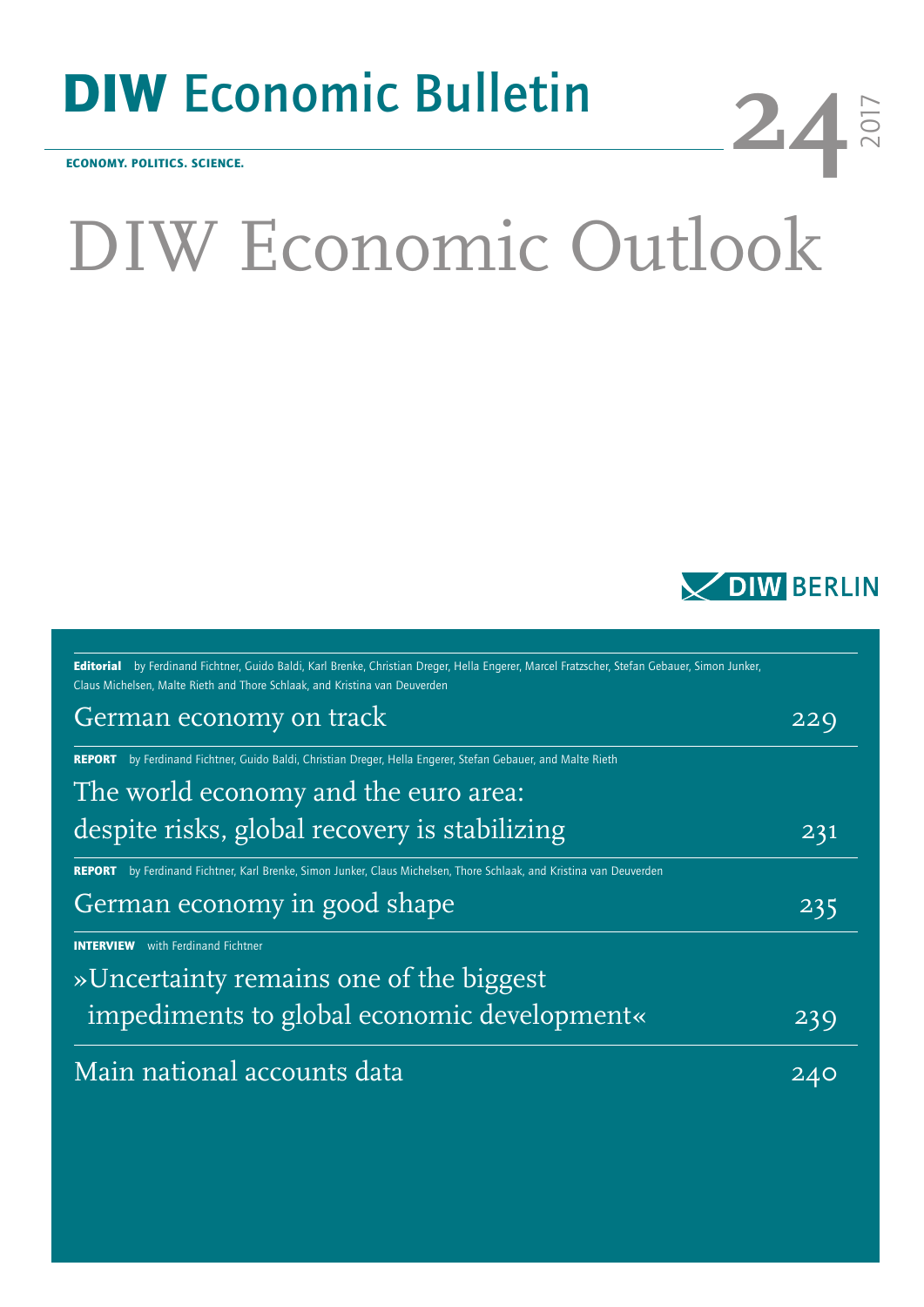# **VOIW BERLIN**

DIW Berlin — Deutsches Institut für Wirtschaftsforschung e. V. Mohrenstraße 58, 10117 Berlin  $+49$  30 897 89 -0 F +49 30 897 89 –200

Volume 7 June 21, 2017



The DIW Economic Bulletin contains selected articles and interviews from the DIW Wochenbericht in English. As the institute's flagship publication, the DIW Wochenbericht provides an independent view on the economic development in Germany and the world, addressing the media as well as leaders in politics, business, and society.

The DIW Economic Bulletin is published weekly and available as a free download from DIW Berlin's website.

### THE NEWSLETTER FROM THE INSTITUTE



DIW Berlin's biweekly English newsletter publishes the latest news from the Institute as well as information on new publications and upcoming events. DIW also offers 'New Issue Alerts' for the DIW Economic Bulletin and the DIW Roundup.

>> Subscribe to DIW Newsletter in English at: www.diw.de/newsletter\_en

## NEXT ISSUE OF DIW ECONOMIC BULLETIN

# Real estate prices

#### Publishers

Prof. Dr. Tomaso Duso Dr. Ferdinand Fichtner Prof. Marcel Fratzscher, Ph.D. Prof. Dr. Peter Haan Prof. Dr. Claudia Kemfert Prof. Dr. Lukas Menkhoff Prof. Johanna Mollerstrom, Ph.D. Prof. Karsten Neuhoff, Ph.D. Prof. Dr. Jürgen Schupp Prof. Dr. C. Katharina Spieß Prof. Dr. Gert G. Wagner

Reviewer Karl Brenke

Editors in chief Dr. Gritje Hartmann Dr. Wolf-Peter Schill

#### Editorial staff

Renate Bogdanovic Dr. Franziska Bremus Prof. Dr. Christian Dreger Sebastian Kollmann Markus Reiniger Mathilde Richter Miranda Siegel Dr. Alexander Zerrahn

Layout and Composition eScriptum GmbH & Co KG, Berlin

Sale and distribution DIW Berlin ISSN 2192-7219

Reprint and further distribution—including excerpts—with complete reference and consignment of a specimen copy to DIW Berlin's Communications Department (kundenservice@diw.berlin) only. Printed on 100% recycled paper.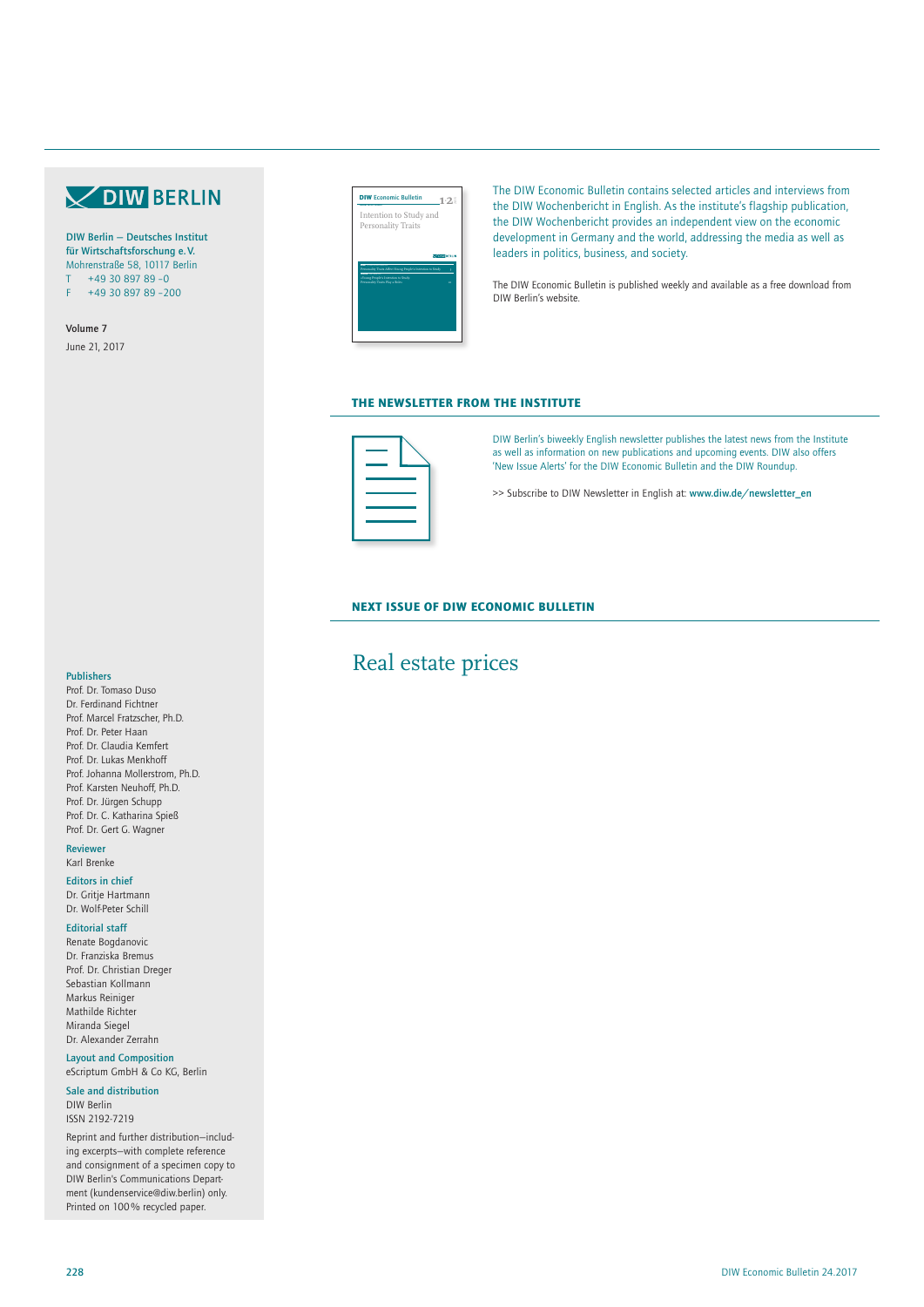# <span id="page-2-0"></span>German economy on track

By Ferdinand Fichtner, Guido Baldi, Karl Brenke, Christian Dreger, Hella Engerer, Marcel Fratzscher, Stefan Gebauer, Simon Junker, Claus Michelsen, Malte Rieth and Thore Schlaak, and Kristina van Deuverden

Germany's economic output is now experiencing significant and steady increases for the fourth year in a row a trend that will also continue throughout the forecast period. DIW Berlin predicts an increase of 1.5 percent for the current year, a figure that is nearly identical to that of the Institute's spring forecast. This year's growth rate will be lower than last year's, a difference that is solely due to 2017 having fewer working days. The German economy is expected to more or less maintain its pace in the coming year as well, with a growth rate of 1.7 percent.

After the economic phase of weakness in the winter 2012/2013, when the European debt crisis caused a decline in the economic output of many countries, the German economy—which suffered indirectly as a result of these recessions—returned to a path of growth. Since then, there has been a gradual increase in overall capacity utilization and a significant drop in unemployment. But the rate of expansion in the initial years of the upswing was noticeably below that of previous phases of economic recovery, and in the time since the production potential was reached in 2015, GDP has been growing with marked stability along the long-term growth path. In a nutshell, the German economy has been growing over the past few years, but not excessively. There are currently no signs of any significant capacity shortages, nor is there any talk of the German economy overheating.

That prices are still only experiencing moderate increases also reflects these conditions. Although inflation will rise significantly this year—to 1.7 percent from last year's 0.5 percent—this is mainly due to the fact that crude oil prices experienced a sharp increase in the final months of 2016, when the OPEC countries were able to agree on supply cuts. Core inflation, which is influenced to a greater extent by the cyclical utilization of capacities—and thus by the leeway that businesses have to impose price increases—will remain low in this and the coming year, at roughly one-and-a-half percent.

In the context of the growing scarcity in the German labor market—employment numbers will increase by about one million over the course of the forecast period, and the unemployment rate will continue to drop, hitting 5.3 percent in 2018—the wage increases that appear powerful on paper are actually rather low considering the overall positive development. This is connected to comparatively weak collective wage agreements, with some unions prioritizing other issues (such as early retirement schemes) over collective wage increases. Moreover, the large-scale immigration into Germany—both from within Europe and beyond—is probably making it easier for companies to attract employees without having to offer significantly higher wages. In this sense, the persistently high unemployment levels that plague many other European countries are also having an impact on Germany, since it is this lack of employment opportunities elsewhere that is triggering the influx into Germany.

In many parts of Europe, unemployment rates still clearly exceed pre-crisis levels. This also applies to the euro area specifically, where even though a considerable economic recovery has taken place over the past few years—and on a broader scale, as well—unemployment in many countries still exceeds the 2009 rates. This is dampening wage development and—apart from the temporary influences of energy prices fluctuations—will likely also cause the inflation rate in the euro area to remain below the price stability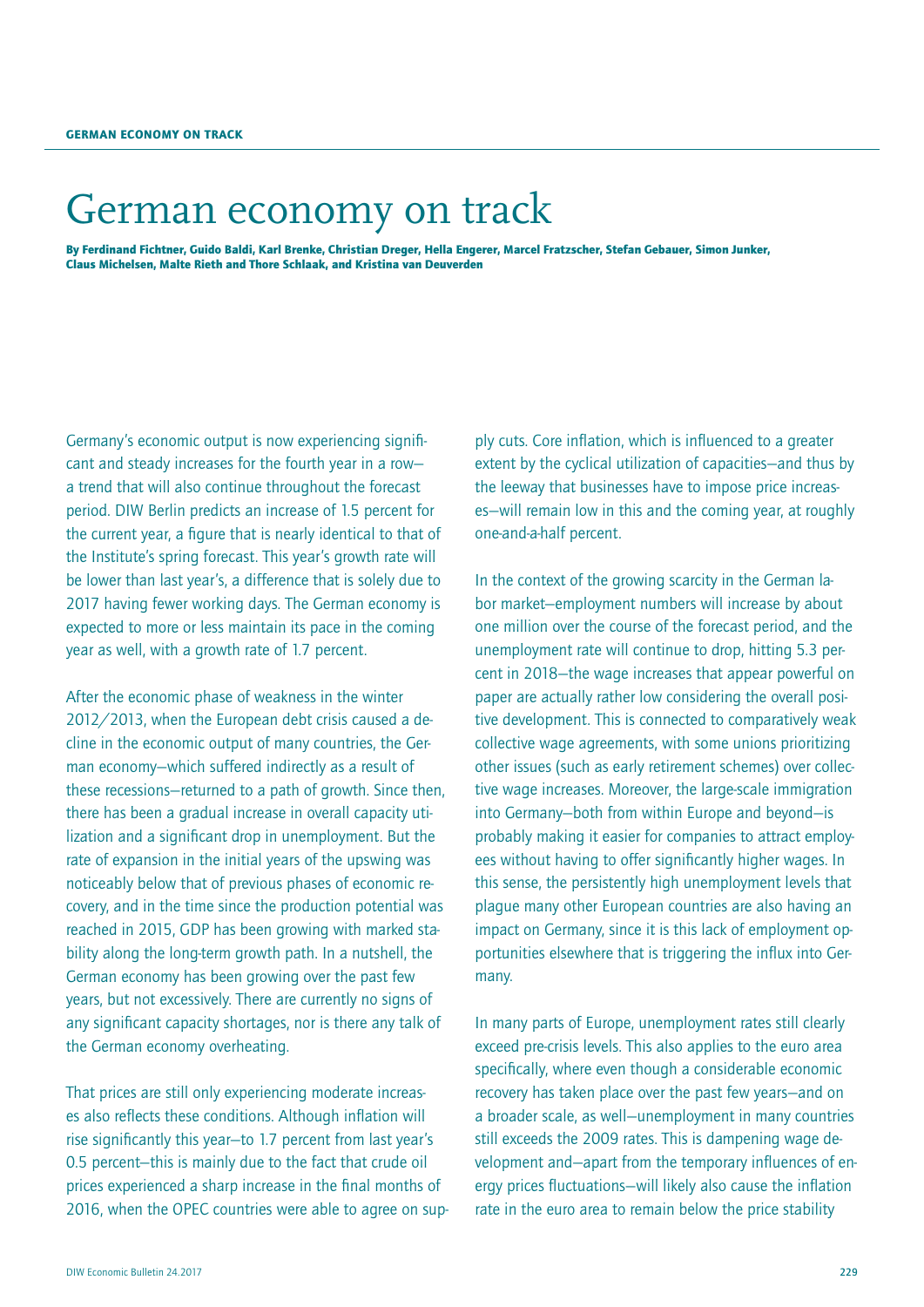level defined by the European Central Bank of just under two percent for a longer period of time. From this perspective, demands for the ECB to significantly reduce or even end its expansive monetary policy are premature. However, given the strong economic development in the euro area, it would be appropriate to gradually prepare markets for a normalization of monetary policy, which—as long as the upswing proves to be robust—should be initiated through the reduction of the bond-purchasing programs starting between the end of 2017 and the beginning of 2018.

The threats to economic development in both Germany and Europe as a whole are still significant. Although the elections in France and the Netherlands yielded positive outcomes with regard to the cohesion of the EU—and thus helped avoid a considerable increase in uncertainty that less positive outcomes could have triggered—the ongoing political tensions in Italy, among other issues, still present risks. In addition, drafts of protectionist and isolationist policies are gaining acceptance in the UK and the U.S.; if such measures were to be implemented, the German economy would suffer noticeable losses in growth.

This is a major issue for Germany in particular because its economy is still highly dependent on foreign trade. Although domestic demand has become more important for growth in recent years, the excessively high current account surplus—which will remain so throughout the forecast period—reflects a weakness in imports, which in turn can be attributed to the fact that private consumption and investment has been only moderate.

It is primarily the weak investment situation that poses a threat to the German economy's longer-term growth, since it inhibits productivity development. Policy is needed here to prepare the German economy for future challenges, such as those resulting from foreseeably unfavorable demographic trends. There is, however, a certain amount of fiscal leeway for this, even if it is not as high as the current surpluses suggest.

A portion of this leeway is only temporary in nature, and this portion can and should be used for public investment, especially in education and infrastructure. Another portion is sustainable in nature, but it is not sufficient for accommodating the strong tax reductions that are being demanded in the current political discussion. Nevertheless, the burden on the production factor labor should decline in order to achieve a higher growth potential in the long term. This can be achieved through an adequate increase in federal subsidies for social security funds—and thus lead to higher net income.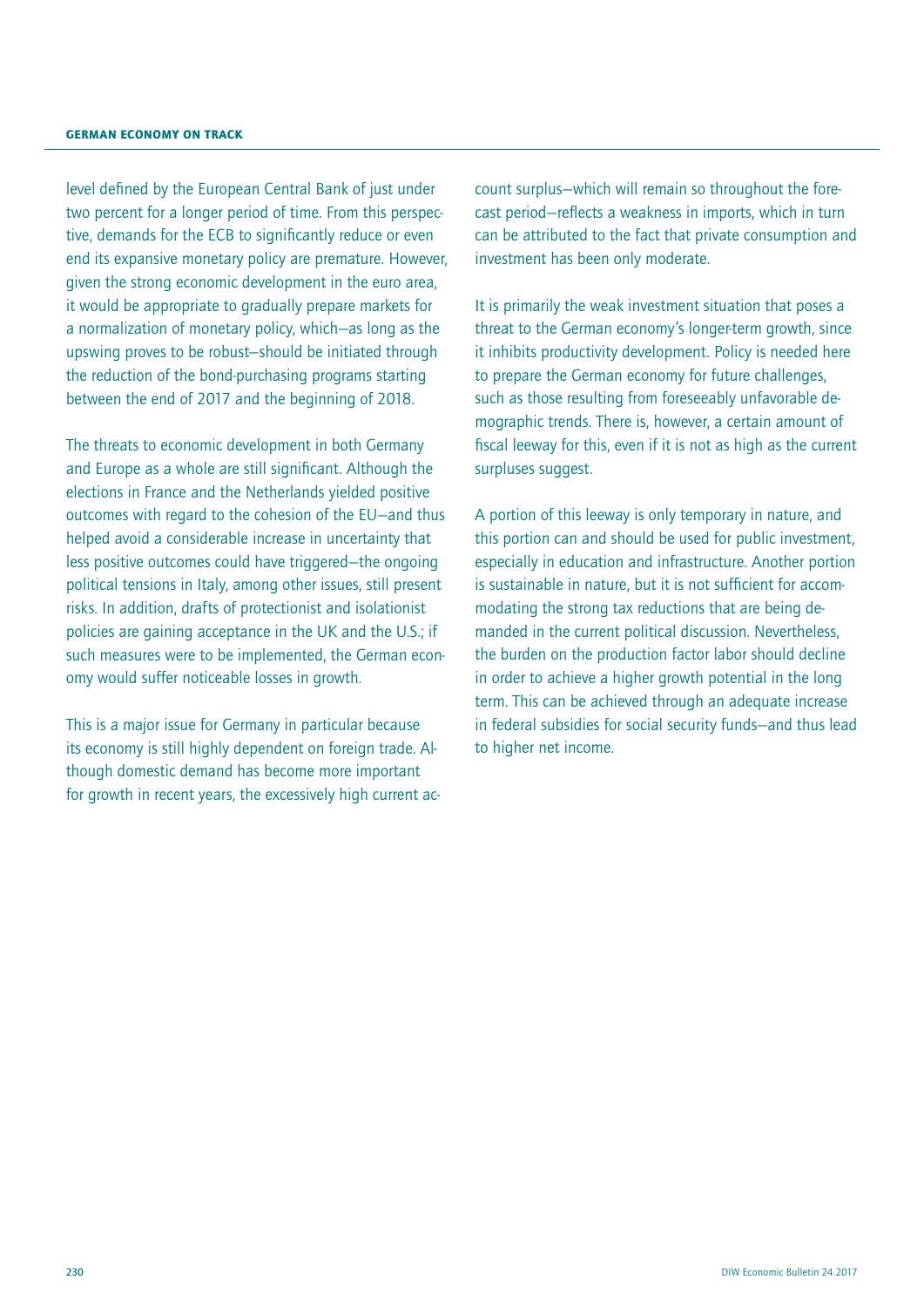# <span id="page-4-0"></span>The world economy and the euro area: despite risks, global recovery is stabilizing

By Ferdinand Fichtner, Guido Baldi, Christian Dreger, Hella Engerer, Stefan Gebauer, and Malte Rieth

Global economic output is expected to grow by 3.7 percent this year, and with a slightly stronger dynamic in the coming year; both predictions match the figures proposed in DIW Berlin's spring forecast, even though the year started off somewhat weaker than expected. But overall, economic recovery continues. Despite rising inflation rates, private consumption remains one of the main drivers in the developed countries, primarily due to the fact that more and more people are getting jobs. In the U.S. and Europe, corporate investment activity is once again picking up momentum.

But although the elections in France and the Netherlands yielded positive outcomes with regard to the cohesion of the EU, and thus helped reduce the widespread unease, there remain risks for the global economy: the Brexit negotiations and the uncertainty surrounding the possible new elections in Italy are curbing the spending of both companies and consumers alike. Moreover, the emerging countries could be affected by capital outflows resulting from the U.S. Federal Reserve's interest rate hikes.

The steady expansion of the global economy continues. That the start of 2017 turned out to be weaker than the final quarter of 2016 was mainly due to temporary factors in the U.S. and China; the dynamic in the euro area was strong. In the U.S., consumption lagged behind its previous growth rate due to delayed tax refunds and higher energy prices. On the other hand, corporate investment in the U.S. experienced positive developments; this was also the case in the euro area. Overall, this indicates that the global economic recovery is still in motion (Figure 1); a number of early indicators also suggest this. The upward trend in Japan – which had already stabilized in the previous year – is likely to continue, albeit at a somewhat slower pace. Consumption should remain the main growth driver in the developed countries, a trend that will be supported by the steady improvement in the labor market. In the euro area in particular, the unemployment rate continues to fall. In the UK, on the other hand, the strong rise in consumer prices related to currency effects is being increasingly reflected in private consumption.

A similar dynamic is materializing in the emerging countries. While a slight countermovement is initially expected for China after a weak first quarter, the considerable and ongoing industrial overcapacity will continue to have an impact in the medium term. Consumption growth rates, which are increasing as a result of structural transformations, are not expected to compensate entirely for the decline in investment. In Russia, the economy is becoming increasingly stable, while new political turmoil in Brazil is threatening to reverse the positive growth rates.

The growth rate for global economic output is expected to amount to 3.7 percent in 2017, and to come out slightly higher in 2018; these figures remain largely unchanged from the DIW Berlin's spring forecast from March 2017 (Table).

Global monetary policy will remain expansive, but less so than before. The U.S. Federal Reserve continues with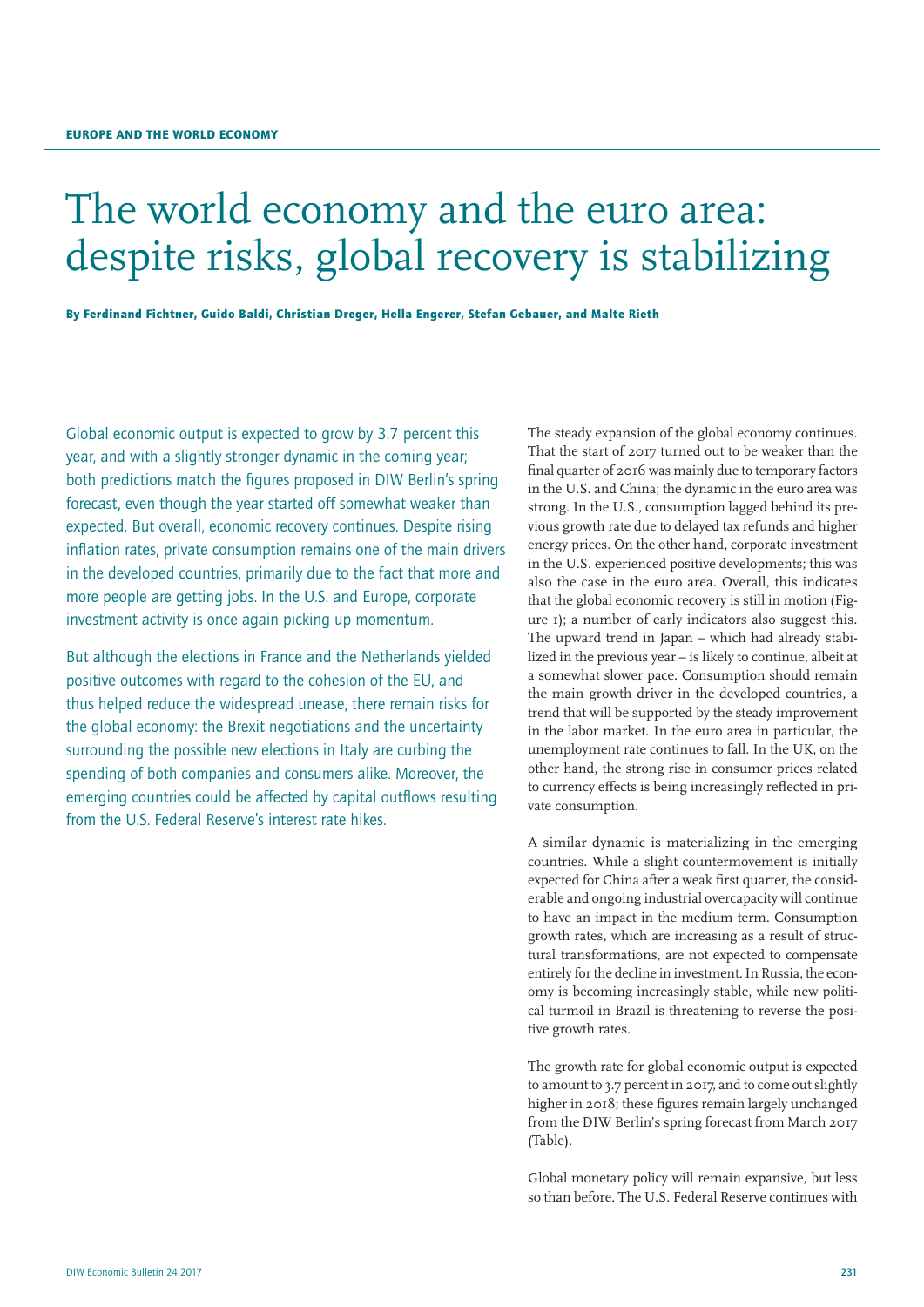#### Table

# Real Gross Domestic Product, Consumer Prices and Unemployment Rate in the global economy In percent

|                         | GDP                                   |         |        | <b>Consumer prices</b> |        |        |      | Unemployment rate in percent |      |      |      |      |  |
|-------------------------|---------------------------------------|---------|--------|------------------------|--------|--------|------|------------------------------|------|------|------|------|--|
|                         | Change over previous year, in percent |         |        |                        |        |        |      |                              |      |      |      |      |  |
|                         | 2015                                  | 2016    | 2017   | 2018                   | 2015   | 2016   | 2017 | 2018                         | 2015 | 2016 | 2017 | 2018 |  |
| Euro area               | 1.9                                   | 1.7     | 1.9    | 1.6                    | 0.0    | 0.2    | 1.5  | 1.3                          | 10.8 | 10.0 | 9.2  | 9.1  |  |
| without Germany         | 2.1                                   | 1.7     | 1.9    | 1.5                    | $-0.1$ | 0.2    | 1.4  | 1.3                          | 13.7 | 12.7 | 11.8 | 11.5 |  |
| France                  | 1.2                                   | 1.1     | 1.2    | 1.6                    | 0.0    | 0.2    | 1.3  | 1.4                          | 10.4 | 10.0 | 10.1 | 10.0 |  |
| Spain                   | 0.7                                   | 1.0     | 1.1    | 1.0                    | 0.1    | 0.0    | 1.2  | 1.2                          | 11.9 | 11.7 | 11.4 | 11.4 |  |
| Italy                   | 1.4                                   | 3.2     | 3.0    | 2.1                    | $-0.5$ | $-0.2$ | 2.8  | 1.2                          | 22.1 | 19.6 | 17.6 | 16.9 |  |
| Netherlands             | 2.0                                   | 2.1     | 2.0    | 1.7                    | 0.2    | 0.1    | 1.5  | 1.2                          | 6.9  | 6.0  | 5.2  | 5.1  |  |
| United Kingdom          | 2.2                                   | 1.8     | 1.4    | 1.3                    | 0.1    | 0.7    | 2.6  | 2.3                          | 5.5  | 5.0  | 5.2  | 5.5  |  |
| <b>USA</b>              | 2.6                                   | 1.6     | 2.1    | 2.4                    | 0.1    | 1.3    | 2.3  | 1.9                          | 5.3  | 4.9  | 4.5  | 4.3  |  |
| Japan                   | 1.1                                   | 1.0     | 1.2    | 1.0                    | 0.8    | $-0.1$ | 0.5  | 0.4                          | 3.4  | 3.1  | 3.1  | 3.2  |  |
| South Korea             | 2.8                                   | 2.8     | 2.5    | 2.3                    | 0.7    | 1.0    | 2.7  | 2.7                          | 3.6  | 3.7  | 3.2  | 3.0  |  |
| Central Eastern Europe  | 4.0                                   | 3.0     | 3.6    | 3.4                    | $-0.4$ | $-0.2$ | 2.0  | 2.3                          | 7.0  | 5.7  | 4.9  | 4.6  |  |
| Turkey                  | 5.9                                   | 3.1     | 2.8    | 3.1                    | 7.7    | 7.8    | 10.1 | 7.1                          | 10.3 | 10.9 | 13.0 | 12.5 |  |
| Russia                  | $-2.8$                                | $-0.2$  | 0.9    | 1.6                    | 15.5   | 7.1    | 4.1  | 4.0                          | 5.6  | 5.5  | 5.2  | 5.1  |  |
| China                   | 6.5                                   | 6.7     | 6.4    | 6.1                    | 1.5    | 2.1    | 3.2  | 4.5                          | 4.1  | 4.1  | 4.1  | 4.1  |  |
| India                   | 7.4                                   | 7.3     | 7.0    | 6.9                    | 1.0    | 3.3    | 6.0  | 6.1                          |      |      |      |      |  |
| <b>Brasil</b>           | $-3.8$                                | $-3.6$  | $-0.5$ | 1.2                    | 9.0    | 8.7    | 5.2  | 5.7                          | 8.3  | 11.3 | 12.4 | 10.6 |  |
| Mexico                  | 2.7                                   | 2.0     | 2.5    | 2.1                    | 2.7    | 2.8    | 5.7  | 3.2                          | 4.3  | 3.9  | 4.8  | 4.8  |  |
| Advanced Economies      | 2.2                                   | $1.6\,$ | 1.9    | 1.9                    | 0.2    | 0.8    | 1.9  | 1.7                          | 6.4  | 5.9  | 5.5  | 5.4  |  |
| <b>Emerging Markets</b> | 5.0                                   | 4.8     | 5.1    | 5.1                    | 3.4    | 3.5    | 4.4  | 4.8                          | 5.2  | 5.4  | 5.6  | 5.3  |  |
| World                   | 3.8                                   | 3.5     | 3.7    | 3.8                    | 2.0    | 2.4    | 3.3  | 3.5                          | 5.7  | 5.6  | 5.5  | 5.4  |  |

*1 This group consists of Central and Eastern European countries within the European Union but that are not part of the monetary union: Romania, Bulgaria, Hungary, Poland, the Czech Republic and Croatia.*

*Sources: National statistical offices; DIW summer projections 2017.*

© DIW Berlin 2017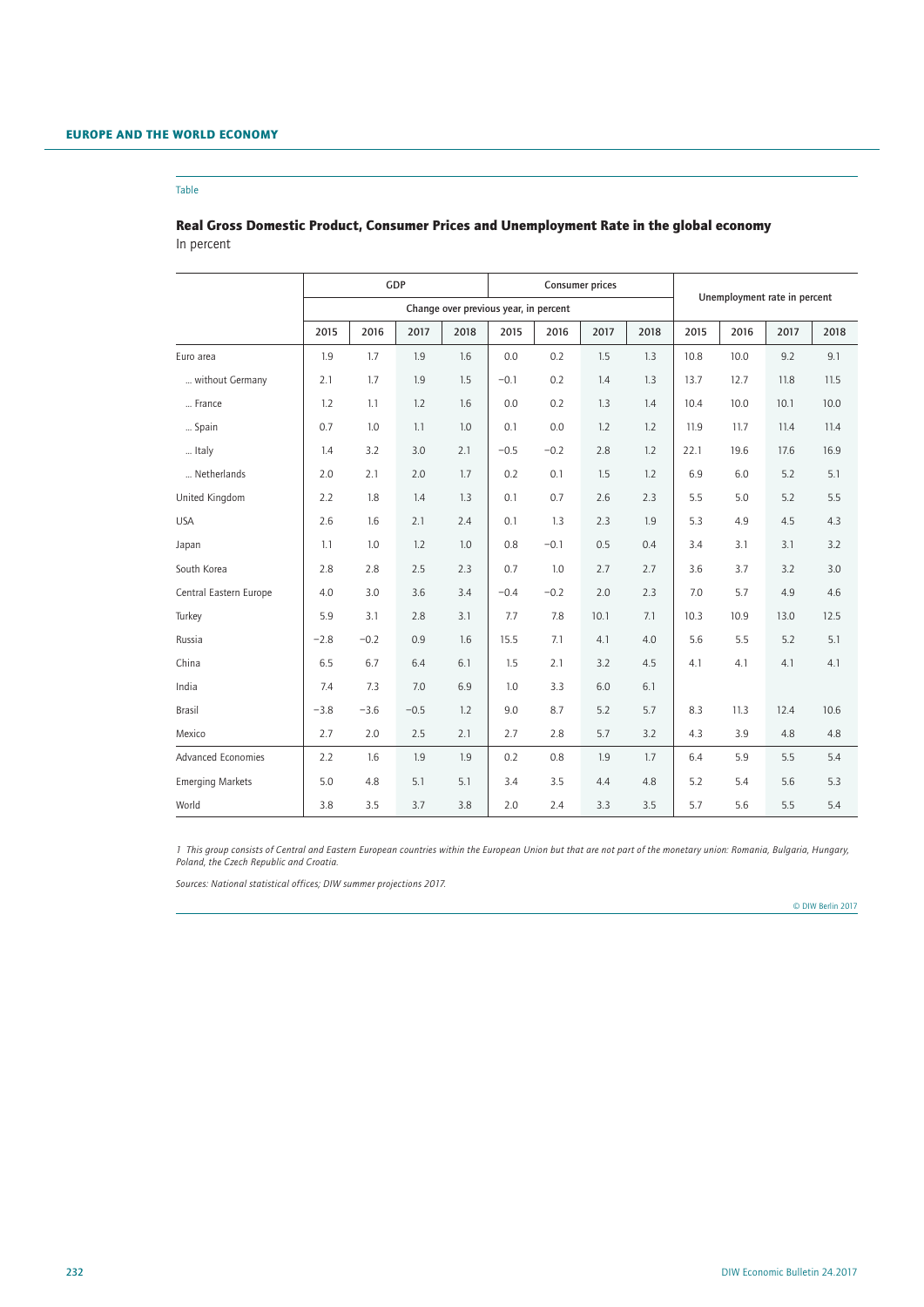its rate hikes; it is also expected to start reducing its bond purchase programs. The European Central Bank will gradually rein in its expansionary monetary policy to some extent. It is expected that the ECB will reduce bond purchases and moderate the expansionary tone in its forward guidance. On the other hand, the key interest rate will likely remain unchanged up until the end of the forecast period. On a global scale, the stance of fiscal policy will likewise remain expansionary.

There exists the risk that the U.S.'s stimulating fiscal measures will be implemented to a lesser degree than previously assumed. But overall, risks to the global economy have declined: the results of the elections in France and the Netherlands somewhat assuaged the fears that had been plaguing the political sphere of the euro area. Despite this, the political situation in some member states, such as Italy, and the unpredictable trajectory of the Brexit negotiations are still generating uncertainty. Moreover, the U.S. Federal Reserve's balance sheet contraction presents risks for the global financial markets. If this leads to increased fluctuations on interest rate and foreign exchange markets, the emerging countries in particular are likely to feel the effects.

#### Figure 1

#### World real GDP

In percent, percentage points



*Sources: National statistical offices; DIW summer projections 2017.*

© DIW Berlin 2017

World economy is not really gaining momentum.

Ferdinand Fichtner is Head in the Department of Forecasting and Economic Policy at DIW Berlin | ffichtner@diw.de

Guido Baldi is a Research Associate in the Department Forecasting and Economic Policy at DIW Berlin | gbaldi@diw.de

Christian Dreger is Research Director for International Economics at DIW Berlin | cdreger@diw.de

#### JEL: E32, E66, F01

Keywords: Business cycle forecast, economic outlook

Hella Engerer is a Research Associate in the Department Energy, Transportation and Environment of DIW Berlin | hengerer@diw.de

Stefan Gebauer is a Research Associate in the Department Forecasting and Economic Policy at DIW Berlin | sgebauer@diw.de

Malte Rieth is a Research Associate in the Department for Macroeconomics at DIW Berlin | mrieth@diw.de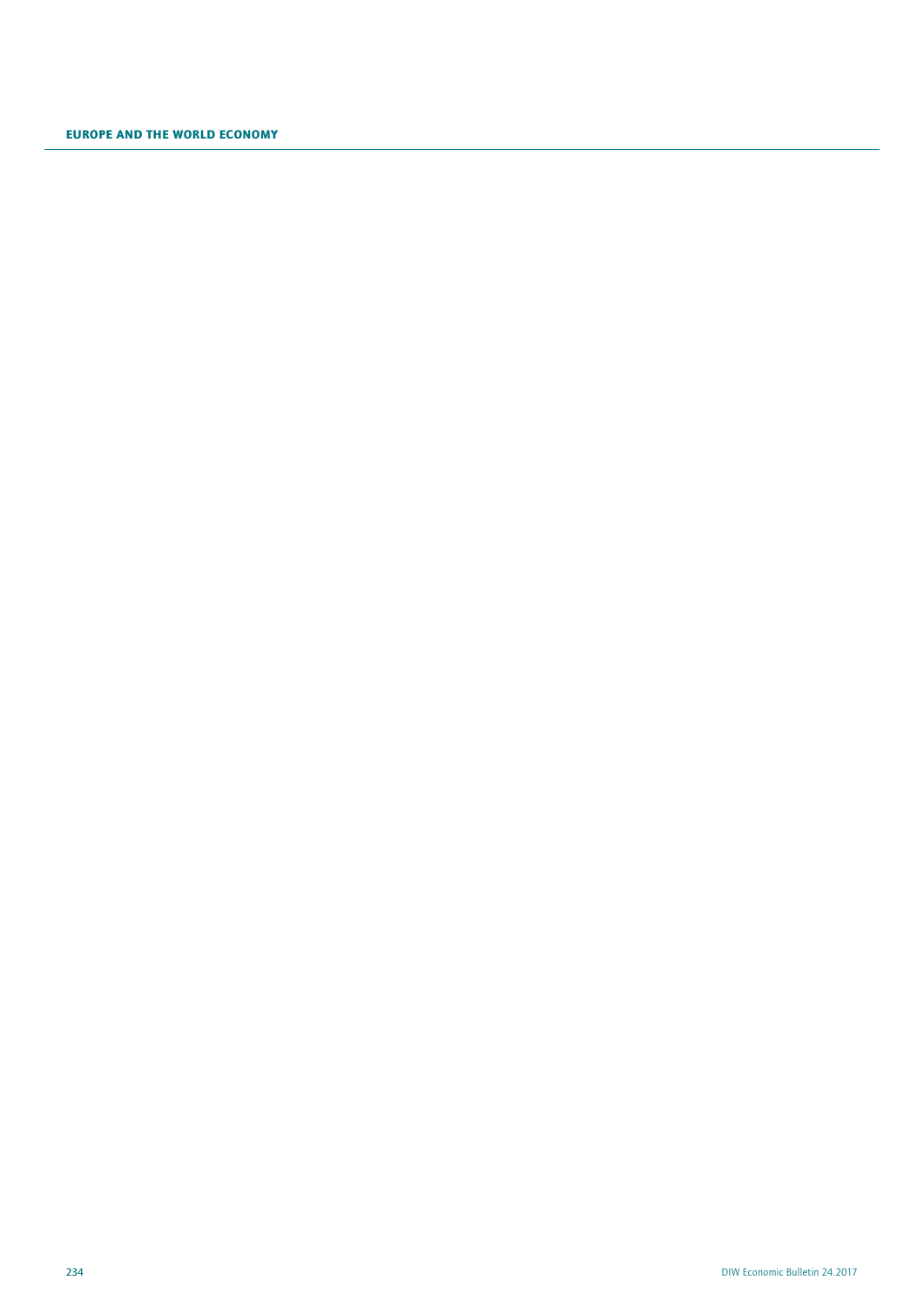# <span id="page-8-0"></span>German economy in good shape

By Ferdinand Fichtner, Karl Brenke, Simon Junker, Claus Michelsen, Thore Schlaak, and Kristina van Deuverden

The German economy is in the midst of a robust economic cycle: the number of employed persons has reached historic highs and is still increasing powerfully; private household income is on the rise; and the public coffers are overflowing. Inflation is rising only gradually, partly because capacities are not overburdened. The mood is bright among consumers and firms alike, with economic development distributed across the board: the service sector is benefiting from consumers' more liberal spending habits, while industry is profiting from the robust exports. Yet uncertainties remain high and this is also why companies continue to hold back on expanding their domestic capital stock. The Brexit negotiations—which include the future of trade relations—are also fraught with considerable uncertainty; as well, foreign trade could also suffer if the U.S. government implements stronger protectionist measures. No significant acceleration in investment—as would be expected given the current economic conditions—is apparent.

For the fourth year in a row, Germany's economic growth is slightly exceeding the long-term average, and overall economic capacities are now well utilized. For 2017, DIW Berlin expects economic activity to grow by 1.5 percent a figure that is nearly unchanged from the one presented in the Institute's March forecast.<sup>1</sup> The fact that growth was slightly higher in 2016 is due solely to the fact that 2017 has fewer workdays.

The German economy is expected to preserve its growth dynamic in the coming year, with an increase of 1.7 percent (Table 1). In the second quarter, the GDP is likely to grow by a powerful 0.5 percent, partly because industry is expected to considerably expand production in the context of strong exports, and in the longer term at rates that are slightly lower but still above-average.

Robust exports are contributing to the persisting upward trend: although the global economy initially slowed down somewhat last year, exports continued to increase considerably (Figure 1). This was also likely due to the sharp depreciation of the euro that took place in 2016. This effect will lose its influence during the forecast period, whereas demand in the major foreign markets will pick up momentum. Exports will thus remain a driving force behind Germany's economic development, even though growth is likely to be lower than the long-term average (which is still characterized by a more pronounced global economic dynamic and a more intensive international consolidation of the value chains).

Domestic demand—especially private consumption, which continues to benefit from the favorable labor market development—is still generating strong impulses. Employment numbers continue to rise—with an expected increase of 630,000 persons this year and 430,000 in the coming year—and wages are increasing; both devel-

<sup>1</sup> See Ferdinand Fichtner et al., "Despite Uncertainty in the Global Economy, Germany Is on a Solid Growth Path," *DIW Economic Bulletin* 11 (2017) ([avail](http://www.diw.de/documents/publikationen/73/diw_01.c.554496.de/17-11.pdf)[able online](http://www.diw.de/documents/publikationen/73/diw_01.c.554496.de/17-11.pdf), retrieved June 9, 2017. This applies to all other online sources cited in this report unless otherwise noted.)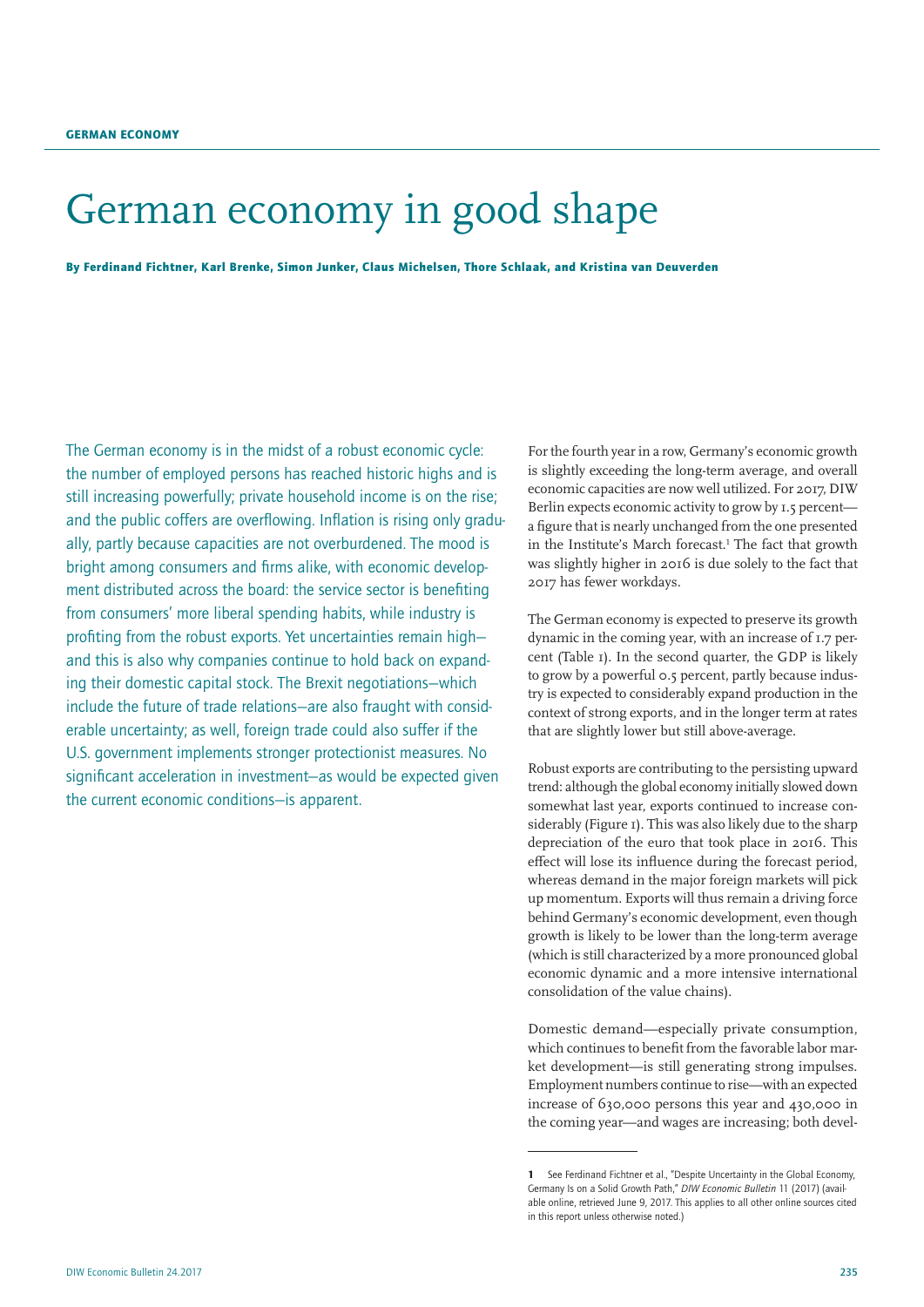#### Table 1

#### Key economic indicators for the German economy

|                                                           | 2013   | 2014   | 2015   | 2016   | 2017   | 2018   |
|-----------------------------------------------------------|--------|--------|--------|--------|--------|--------|
| Real GDP <sup>1</sup> (percent change over previous year) | 0.5    | 1.6    | 1.7    | 1.9    | 1.5    | 1.7    |
| Domestic employment (1000 persons)                        | 42,328 | 42,662 | 43,057 | 43,595 | 44,226 | 44,653 |
| Unemployed (ILO concept)                                  | 2.182  | 2.092  | 1.949  | 1.773  | 1,594  | 1.486  |
| Unemployed (BA concept)                                   | 2,950  | 2,898  | 2,795  | 2,691  | 2,510  | 2,385  |
| Unemployment rate <sup>2</sup> (ILO concept)              | 5.2    | 5.0    | 4.6    | 4.1    | 3.7    | 3.4    |
| Unemployment rate <sup>2</sup> (BA concept)               | 6.9    | 6.7    | 6.4    | 6.1    | 5.6    | 5.3    |
| Consumer prices                                           | 1.5    | 0.9    | 0.2    | 0.5    | 1.7    | 1.5    |
| Unit labor $costs3$                                       | 1.8    | 1.7    | 1.5    | 1.7    | 2.5    | 1.9    |
| Government budget balance <sup>4</sup>                    |        |        |        |        |        |        |
| in billion euro                                           | $-5.4$ | 8.6    | 20.9   | 26.3   | 20.8   | 29.4   |
| in percent of GDP                                         | $-0.2$ | 0.3    | 0.7    | 0.8    | 0.6    | 0.9    |
| Current account balance, in percent of GDP                | 6.7    | 7.5    | 8.6    | 8.3    | 7.9    | 7.8    |

*1 Price-adjusted, chain-linked.*

*2 as a share of domestic labor force (ILO), resp. Civilian labor force (BA).*

*3 compensation of employees (national concept) per hour worked over real GDP.*

*4 according to ESA 2010.*

*Sources: National and international institutions; DIW summer projections 2017. 2017/18: forecast.*

© DIW Berlin 2017

opments will facilitate income growth. The unemployment rate will continue to drop, to 5.6 percent in 2017 and 5.3 percent in 2018. In contrast, the higher inflation levels—with rates of 1.7 and 1.5 in 2017 and 2018, respectively, after a rate of only 0.5 percent in 2016—are hindering consumers' purchasing power to a greater extent than in the past two years. Private consumption is thus losing momentum in real terms (Table 2); furthermore, public consumption is also on the decline as refugeerelated expenditure becomes less prevalent.

Corporate investment is likely to have already bottomed out—with the increase at the beginning of 2017—partly because capacity utilization in the manufacturing sector is now slightly above-average. But the upward trend is likely to remain subdued: the dynamic foreign demand is being threatened by a slightly weaker expansion of private consumption, but most of all, there are still numerous adverse factors connected to the Brexit negotiations and the uncertainty surrounding the U.S. government's trade policy orientation. The dynamic growth in the construction industry, on the other hand, persists: not only is government spending here likely to remain high, but residential construction in particular will probably continue to expand powerfully given the large number of approved but not-yet-completed apartments.

In both years of the forecast period, the net export will experience a slight decline in relation to the nominal GDP: given the dynamic domestic economy, imports are growing somewhat more powerfully than exports,

but above all, the noticeable increase in raw materials prices will be reflected in higher nominal imports. As a result, the current account balance will drop to just under eight percent this year—and this ratio will decrease very little in 2018.

The domestic demand-driven economy, especially the dynamic labor-market growth, should again slightly boost the public budget surpluses during the forecast period.<sup>2</sup>

The GDP growth-rate forecasts of 1.5 percent for 2017 and 1.7 percent for 2018 are—as is the case with any forecast—fraught with uncertainty. Based on previous forecast errors, there is a 68 percent chance that the growth rate will fall between 0.9 and 2.2 percent this year and between 0.1 and 3.4 percent in 2018 (Figure 2). $3$ 

Risks for the forecast period remain high, though there have been some recent positive developments. The uncertainty plaguing the euro area diminished somewhat after the elections in France as well as the Netherlands; nev-

<sup>2</sup> See Kristina van Deuverden, "Finanzpolitik: Vorerst weiter hohe Überschüsse," *DIW Wochenbericht* 24 (2017), 491–499 [\(available online\)](http://www.diw.de/documents/publikationen/73/diw_01.c.559983.de/17-24-5.pdf)*.*

<sup>3</sup> Forecast errors can result from authors' miscalculations, unpredictable influences, and revisions to the official statistics. These revisions could be of particular significance for the present forecast. A data-collection error at the Federal Employment Agency last year led to a massive under-reporting in the case of employees. See Fichtner et al. (2017), supra. With the revision of the National Accounts in May of this year, the official statistics have partially corrected this error. Follow-up corrections for other values, such as the GDP, are expected.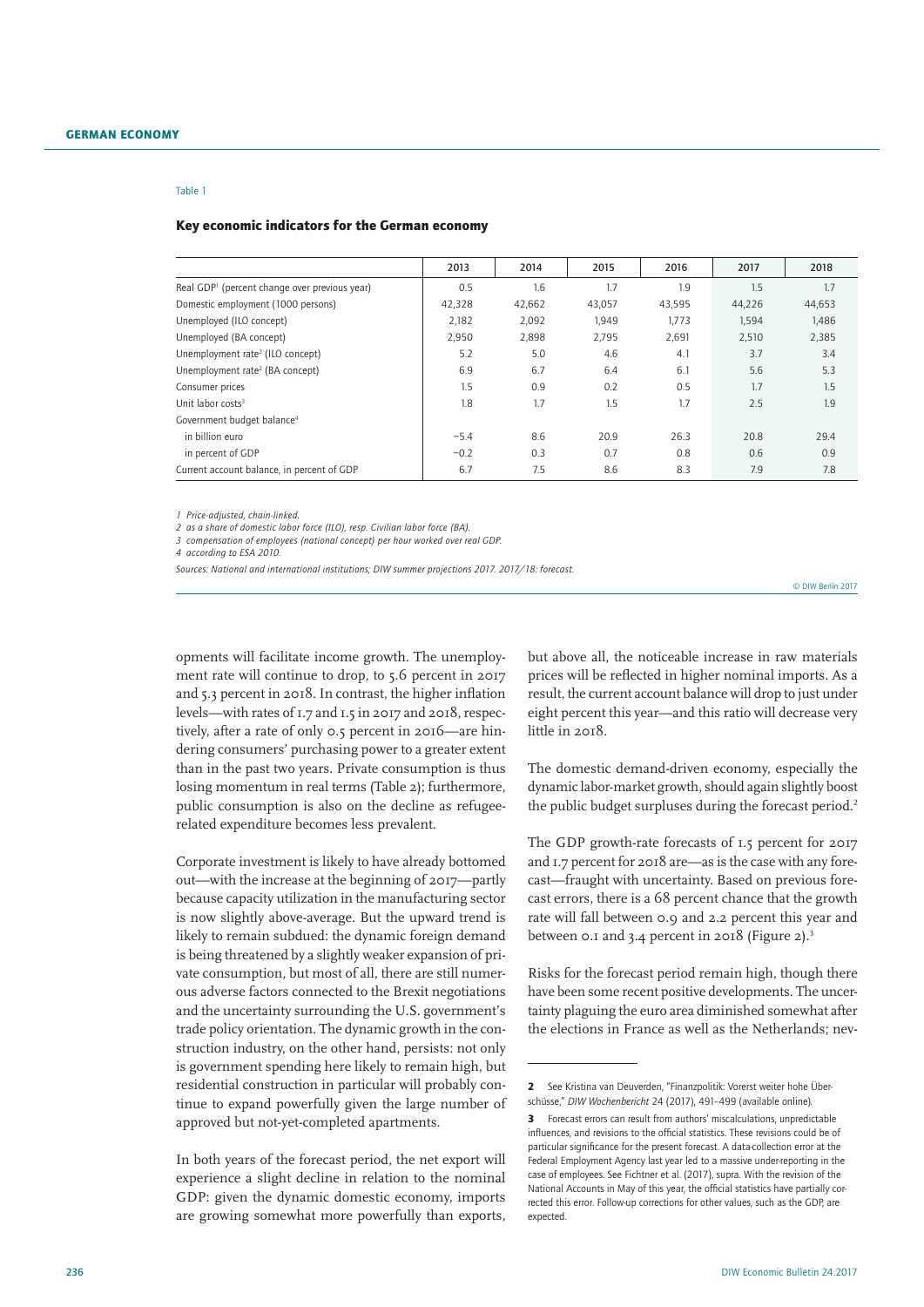#### Figure 1

#### Gross domestic product and use of GDP

Seasonally and working day adjusted



*Sources: Federal Statistical Office; DIW summer projections 2017, forecasts as of 2017 Q2.*

© DIW Berlin 2017

ertheless, economic uncertainty remains high in some euro-area countries, such as Italy. There exist ongoing uncertainties with regard to the possibly grave consequences of the U.S.'s trade policy orientation: a more radical shift toward protectionist measures would have an especially pronounced impact on Germany's open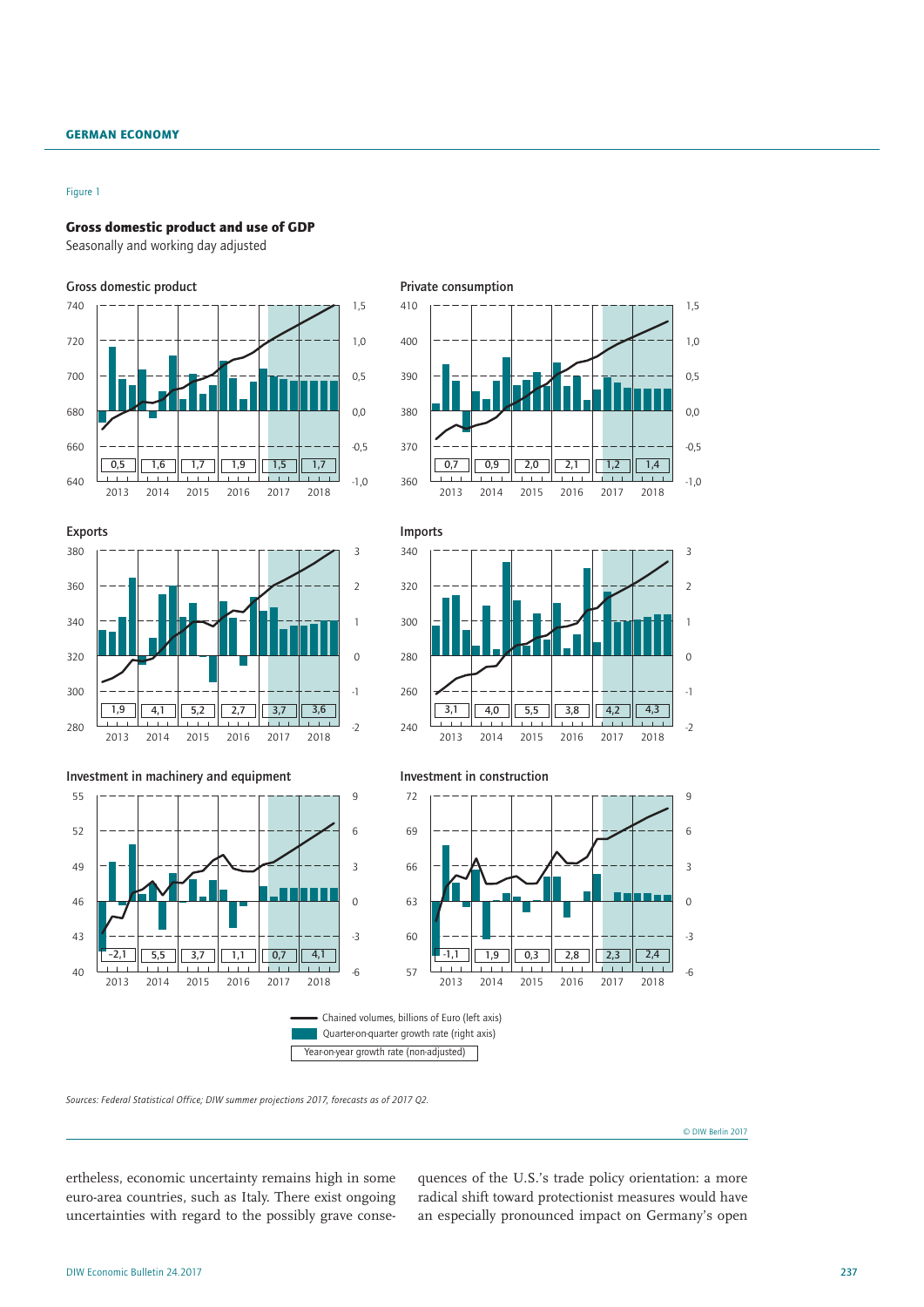#### German economy

#### Table 2

#### Use of gross domestic product, quarter-on-quarter growth rates

Price, seasonally and working-day adjusted, in percent

|                                       | 2016   |        |        |        | 2017   |               |     |     | 2018 |              |     |     |
|---------------------------------------|--------|--------|--------|--------|--------|---------------|-----|-----|------|--------------|-----|-----|
|                                       | 1      | Ш      | Ш      | IV     |        | $\mathbf{II}$ | III | IV  | ı    | $\mathbf{H}$ | III | IV  |
| Private consumption                   | 0.7    | 0.4    | 0.5    | 0.2    | 0.3    | 0.5           | 0.4 | 0.3 | 0.3  | 0.3          | 0.3 | 0.3 |
| Public consumption                    | 1.6    | 0.7    | 0.1    | 0.3    | 0.4    | 1.0           | 0.5 | 0.5 | 0.6  | 0.6          | 0.5 | 0.5 |
| Gross fixed capital formation         | 1.5    | $-1.3$ | $-0.1$ | 0.4    | 1.7    | 0.3           | 0.8 | 0.8 | 0.8  | 0.8          | 0.7 | 0.7 |
| Investment in machinery and equipment | 0.9    | $-2.3$ | $-0.5$ | $-0.1$ | 1.2    | 0.4           | 1.1 | 1.1 | 1.1  | 1.1          | 1.1 | 1.1 |
| Construction investment               | 2.1    | $-1.4$ | 0.0    | 0.8    | 2.3    | 0.0           | 0.7 | 0.7 | 0.7  | 0.7          | 0.5 | 0.5 |
| Other investment                      | 0.9    | 0.7    | 0.6    | 0.3    | 0.8    | 0.7           | 0.6 | 0.6 | 0.6  | 0.6          | 0.6 | 0.6 |
| Change in inventories1                | $-0.4$ | 0.0    | 0.3    | 0.4    | $-0.4$ | 0.0           | 0.0 | 0.0 | 0.0  | 0.0          | 0.0 | 0.0 |
| Domestic uses                         | 0.6    | 0.0    | 0.6    | 0.7    | 0.2    | 0.5           | 0.5 | 0.5 | 0.5  | 0.5          | 0.5 | 0.5 |
| Net Exports <sup>1</sup>              | 0.1    | 0.4    | $-0.4$ | $-0.2$ | 0.4    | 0.0           | 0.0 | 0.0 | 0.0  | 0.0          | 0.0 | 0.0 |
| Exports                               | 1.6    | 1.1    | $-0.3$ | 1.7    | 1.3    | 1.4           | 0.8 | 0.9 | 0.9  | 0.9          | 1.0 | 1.0 |
| Imports                               | 1.5    | 0.2    | 0.6    | 2.5    | 0.4    | 1.6           | 1.0 | 1.0 | 1.0  | 1.1          | 1.2 | 1.2 |
| <b>Gross Domestic Product</b>         | 0.7    | 0.5    | 0.2    | 0.4    | 0.6    | 0.5           | 0.4 | 0.4 | 0.4  | 0.4          | 0.4 | 0.4 |

*1 Contribution to GDP growth in percentage points.*

*Source: Federal Statistical Office; DIW summer projections 2017, forecast from 2017 Q2 onward.*

© DIW Berlin 2017

### Figure 2

#### GDP forecast, y-o-y changes



*Source: DIW summer projections 2017.*

economy. There is also uncertainty surrounding the future relationship between the EU and the UK. For this forecast, it is assumed that the negotiation process will result in a "hard Brexit": that is, that the UK will make a complete departure from the European Single Market. After the June 8 elections, however, we should not rule out the possibility that the Brexit negotiations could yield agreements that are less damaging to trade.

Ferdinand Fichtner is Head of the Forecasting and Economic Policy Department at DIW Berlin | ffichtner@diw.de

Karl Brenke is an Advisor at the Executive Board at DIW Berlin | kbrenke@diw.de Simon Junker is Deputy Head of the Forecasting and Economic Policy

Department at DIW Berlin | sjunker@diw.de Claus Michelsen is a Research Associate at the Forecasting and Economic Policy Department and at the Climate Policy Department at DIW Berlin | cmichelsen@diw.de

Thore Schlaak is a Research Associate at the Forecasting and Economic Policy Department at DIW Berlin | tschlaak@diw.de

Kristina van Deuverden is a Research Associate at the Forecasting and Economic Policy Department at DIW Berlin | kvandeuverden@diw.de

JEL: E32, E66, F01

© DIW Berlin 2017

Keywords: Business cycle forecast, economic outlook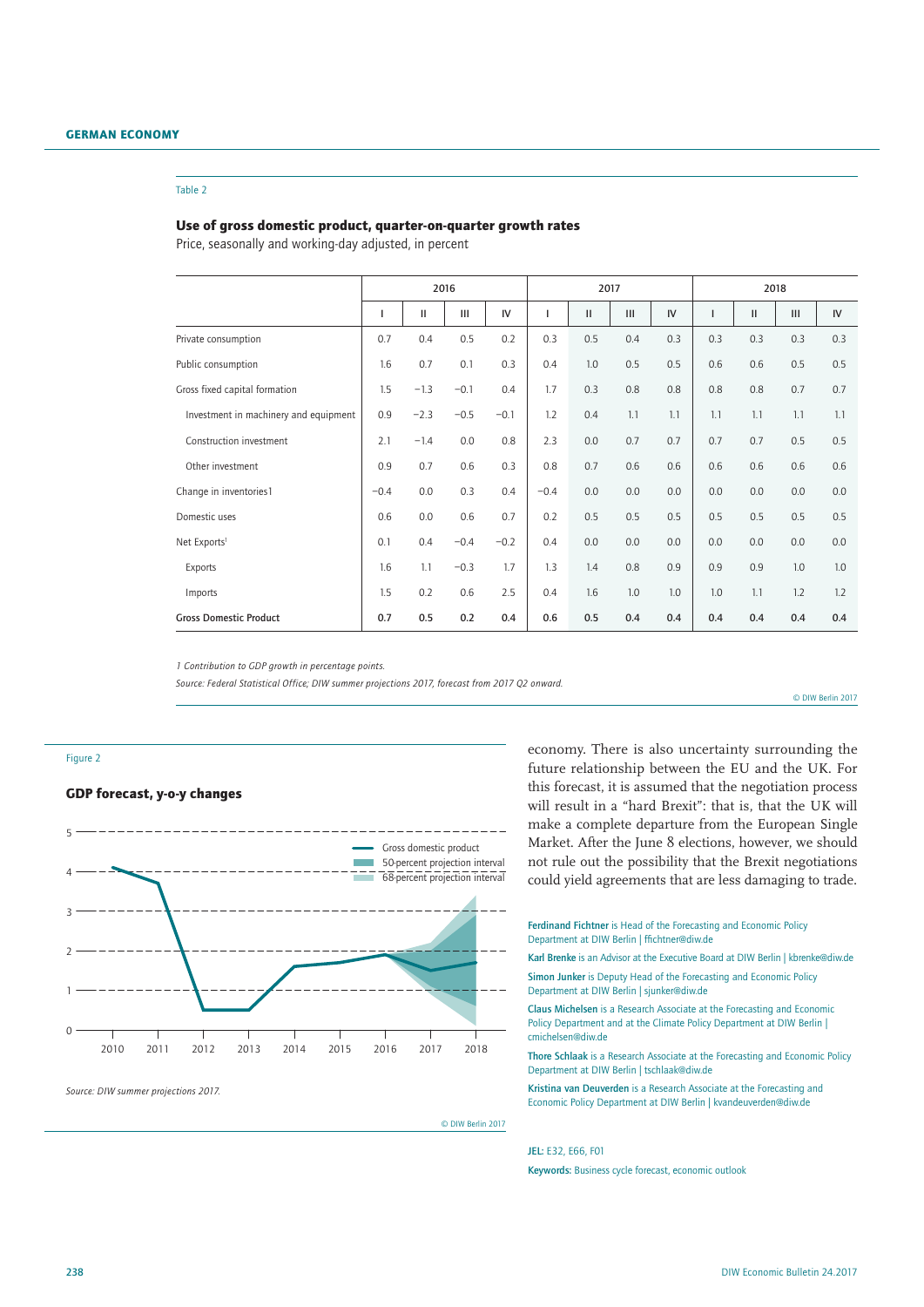<span id="page-12-0"></span>

Dr. Ferdinand Fichtner, Head of the Department of Forecasting and Economic Policy at DIW Berlin

# »Uncertainty remains one of the biggest impediments to global economic development« EIGHT QUESTIONS FOR FERDINAND FICHTNER

- 1. Mr. Fichtner, is the German economy still on a path of growth? Yes—in fact, the German economy is developing quite powerfully. Growth in the first half of the year has been respectable, but we are expecting an even more significant expansion in the coming quarters, especially in light of the favorable labor market development.
- 2. What should we expect in terms of growth rates? We are expecting growth rates of 1.5 percent this year and 1.7 percent in the coming year. All in all, this represents a very stable level of growth, and it's actually somewhat more powerful than the German economy's potential growth rate, which is likely to be slightly lower.
- 3. What are the primary growth drivers? The German economy is driven by powerful domestic demand as well as strong foreign trade. The continued recovery of the global economy is stimulating German exports. Given the favorable labor market situation and relatively strong wage development here in Germany, domestic consumption is particularly dynamic.
- 4. What are some indicators of strong foreign trade development? Here, we are expecting a sustained upward trend in the euro area, since it is becoming clear that most countries have overcome the aftereffects of the crisis. In principle, this also applies to the other industrialized countries, with the possible exception of the UK, where the complications surrounding the Brexit are making an assessment of economic development extremely difficult. The economies in the emerging countries are also recovering somewhat: for example, Brazil and Russia have both clearly overcome the weak phases they were experiencing.
- 5. To what extent are the difficulties surrounding U.S. President Donald Trump leading to unrest in the markets? Uncertainty—not only in the U.S., but also with regard to the design of the Brexit—remains one of the biggest impediments to economic development worldwide. There is also considerable political uncertainty related to European integration. All of these factors can directly dampen investment to a significant extent.
- 6. Is investment still weak in Germany, then? We assume that investment will pick up momentum in the coming quarters, since the capacities are now overloaded in many places. This means that companies will need to invest more in machinery and possibly in new production facilities as well.
- 7. The U.S. in particular is critical of Germany's importexport imbalance. What is the current situation with German imports? Imports have picked up some momentum in recent years, with the result that the foreign trade surplus is not as significant as it was even a few years ago. Nevertheless, the current account surplus is still extremely high, which is mainly due to the fact that the prices of our imports—especially energy—are still relatively low, although they are gradually increasing to some extent. This means that political pressure on the federal government will not let up.
- 8. How is inflation developing? Since energy prices are no longer dropping to the same degree as before, inflation rates have bounced back up: with a rate of 1.5 expected for both 2017 and 2018, inflation is significantly higher than it was in 2016. Since this is still well below the ECB's target of just under two percent, we are not yet satisfied with the inflation rate. At the very least, however, it's still nowhere near the very low inflations rates in Germany and the euro area that we'd been seeing in recent years.

Interview by Erich Wittenberg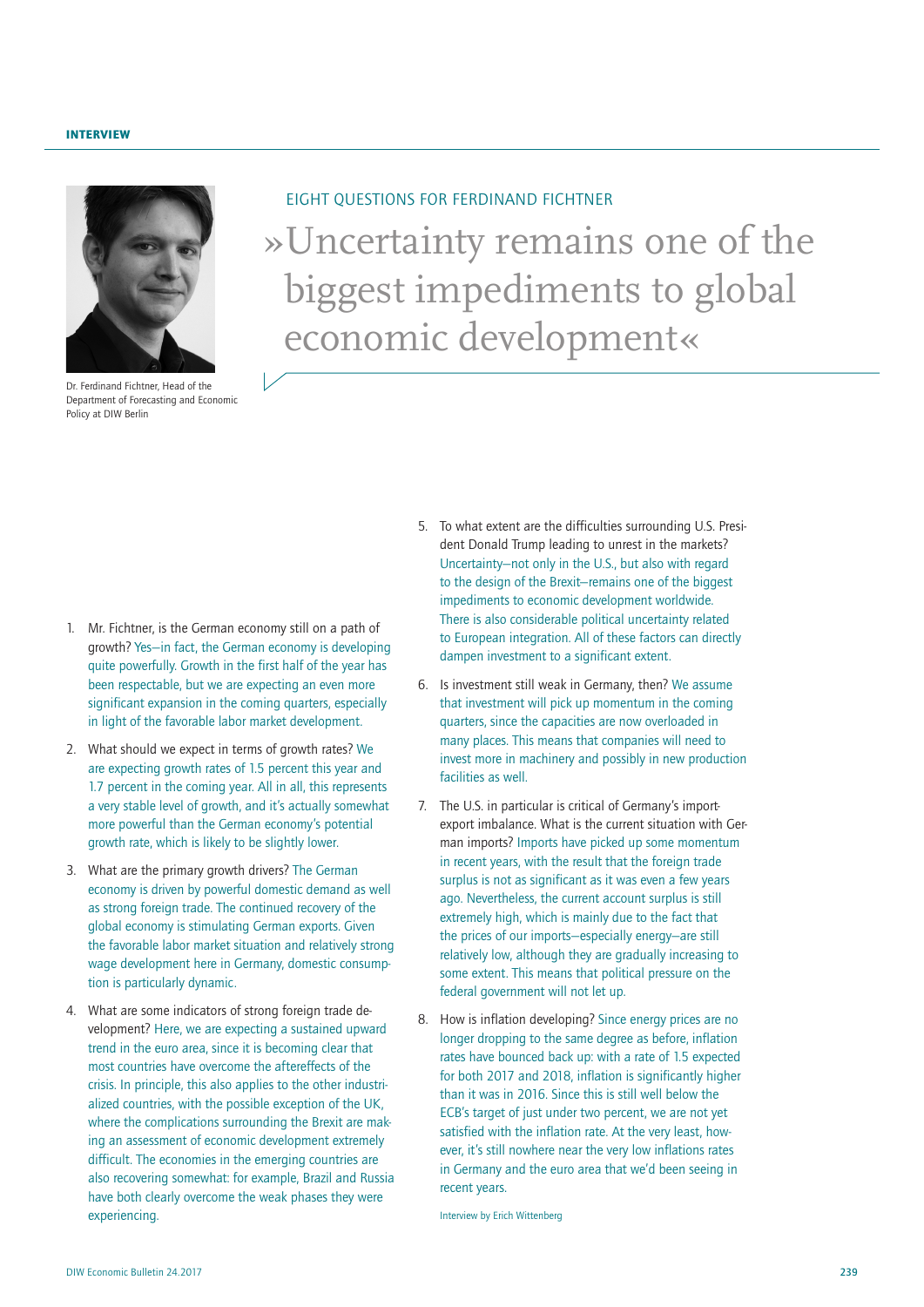### NATIONAL ACCOUNTS DATA

# The Main National Accounts Data for the Federal Republic of Germany

Forecast for 2017 and 2018

|                                                                                        |         |         |         |                  | 2016         | 2017         |              |              | 2018         |  |
|----------------------------------------------------------------------------------------|---------|---------|---------|------------------|--------------|--------------|--------------|--------------|--------------|--|
|                                                                                        | 2016    | 2017    | 2018    | 1. half year     | 2. half year | 1. half year | 2. half year | 1. half year | 2. half year |  |
| 1. Origin of GDP<br>Percentage change over previous year                               |         |         |         |                  |              |              |              |              |              |  |
| Domestic employment                                                                    | 1.2     | 1.4     | 1.0     | 1.2              | 1.3          | 1.5          | 1.4          | 1.0          | 0.9          |  |
| Hours worked, per working day                                                          | $-0.7$  | 0.5     | 0.1     | $-1.5$           | 0.1          | $-0.3$       | 1.2          | 0.1          | 0.2          |  |
| Working days                                                                           | 0.4     | $-1.2$  | $-0.3$  | 1.6              | $-0.8$       | 0.0          | $-2.3$       | $-0.5$       | $-0.1$       |  |
| Labour volume, calendar-monthly                                                        | 0.9     | 0.8     | 0.8     | 1.3              | 0.6          | 1.3          | 0.3          | 0.6          | 1.0          |  |
| Labour productivity <sup>1</sup>                                                       | 0.9     | 0.8     | 0.9     | 1.0              | 0.8          | 0.4          | 1.2          | 1.0          | 0.9          |  |
| Gross domestic product, price adjusted                                                 | 1.9     | 1.5     | 1.7     | 2.3              | 1.4          | 1.6          | 1.5          | 1.6          | 1.9          |  |
| 2. Disposition of GDP in Current Prices<br>a) Billion EUR                              |         |         |         |                  |              |              |              |              |              |  |
| Final consumption expenditure                                                          | 2,296.8 | 2,366.3 | 2,441.3 | 1,120.9          | 1,175.9      | 1,154.3      | 1,212.0      | 1,189.9      | 1,251.4      |  |
| Private consumption expenditure <sup>2</sup>                                           | 1,681.5 | 1,728.2 | 1,777.9 | 821.0            | 860.5        | 844.2        | 884.1        | 867.5        | 910.5        |  |
| Government consumption expenditure                                                     | 615.3   | 638.1   | 663.4   | 299.9            | 315.4        | 310.1        | 328.0        | 322.5        | 340.9        |  |
| Gross fixed capital formation (GFCF)                                                   | 626.1   | 649.9   | 682.0   | 303.6            | 322.4        | 313.7        | 336.2        | 328.6        | 353.4        |  |
| Machinery and equipment                                                                | 204.4   | 207.0   | 217.2   | 98.7             | 105.7        | 99.1         | 108.0        | 103.4        | 113.8        |  |
| Construction                                                                           | 308.7   | 325.6   | 342.9   | 149.9            | 158.9        | 157.5        | 168.2        | 165.8        | 177.1        |  |
| GFCF in other products                                                                 | 112.9   | 117.3   | 121.9   | 55.1             | 57.8         | 57.2         | 60.1         | 59.5         | 62.4         |  |
| Change in Stocks <sup>3</sup>                                                          | $-27.6$ | $-26.9$ | $-27.9$ | $-8.7$           | $-18.8$      | $-4.3$       | $-22.6$      | $-4.1$       | $-23.8$      |  |
| Domestic uses                                                                          | 2,895.3 | 2,989.4 | 3,095.4 | 1,415.8          | 1,479.5      | 1,463.8      | 1,525.7      | 1,514.5      | 1,580.9      |  |
| Balance of exports and imports                                                         | 238.8   | 227.2   | 229.1   | 128.2            | 110.6        | 119.9        | 107.3        | 121.8        | 107.4        |  |
|                                                                                        | 1,442.2 | 1,524.7 | 1,589.6 | 712.9            | 729.3        | 755.8        | 769.0        | 786.7        | 802.8        |  |
| Exports                                                                                | 1,203.5 | 1,297.5 | 1,360.4 |                  |              | 635.8        | 661.6        | 664.9        | 695.5        |  |
| Imports                                                                                |         |         |         | 584.8<br>1,543.9 | 618.7        |              |              |              |              |  |
| Gross domestic product                                                                 | 3,134.1 | 3,216.7 | 3,324.5 |                  | 1,590.1      | 1,583.7      | 1,633.0      | 1,636.2      | 1,688.3      |  |
| b) Percentage change over previous year                                                | 3.5     | 3.0     |         |                  |              |              |              |              | 3.2          |  |
| Final consumption expenditure                                                          |         |         | 3.2     | 3.8              | 3.1          | 3.0          | 3.1          | 3.1          |              |  |
| Private consumption expenditure <sup>2</sup>                                           | 2.8     | 2.8     | 2.9     | 3.0              | 2.6          | 2.8          | 2.7          | 2.8          | 3.0          |  |
| Government consumption expenditure                                                     | 5.4     | 3.7     | 4.0     | 6.3              | 4.6          | 3.4          | 4.0          | 4.0          | 3.9          |  |
| Gross fixed capital formation (GFCF)                                                   | 3.7     | 3.8     | 4.9     | 5.4              | 2.1          | 3.3          | 4.3          | 4.8          | 5.1          |  |
| Machinery and equipment                                                                | 2.1     | 1.3     | 4.9     | 5.3              | $-0.7$       | 0.4          | 2.1          | 4.4          | 5.4          |  |
| Construction                                                                           | 4.7     | 5.5     | 5.3     | 6.1              | 3.3          | 5.1          | 5.8          | 5.3          | 5.3          |  |
| GFCF in other products                                                                 | 3.9     | 3.9     | 3.9     | 3.9              | 3.9          | 3.8          | 4.0          | 3.9          | 3.9          |  |
| Domestic uses                                                                          | 3.3     | 3.3     | 3.5     | 3.6              | 3.0          | 3.4          | 3.1          | 3.5          | 3.6          |  |
| Exports                                                                                | 1.7     | 5.7     | 4.3     | 1.8              | 1.5          | 6.0          | 5.4          | 4.1          | 4.4          |  |
| Imports                                                                                | 1.2     | 7.8     | 4.9     | 0.4              | 1.9          | 8.7          | 6.9          | 4.6          | 5.1          |  |
| Gross domestic product                                                                 | 3.3     | 2.6     | 3.4     | 3.9              | 2.8          | 2.6          | 2.7          | 3.3          | 3.4          |  |
| 3. Disposition of GDP, adjusted for prices<br>a) Chain-linked estimated in Billion EUR |         |         |         |                  |              |              |              |              |              |  |
| Final consumption expenditure                                                          | 2,123.8 | 2,153.8 | 2,189.7 | 1,043.5          | 1,080.3      | 1,057.2      | 1,096.6      | 1,075.2      | 1,114.6      |  |
| Private consumption expenditure <sup>2</sup>                                           | 1,572.5 | 1,591.3 | 1,613.7 | 770.4            | 802.1        | 779.5        | 811.8        | 790.4        | 823.2        |  |
| Government consumption expenditure                                                     | 550.9   | 561.9   | 575.4   | 272.8            | 278.1        | 277.3        | 284.6        | 284.3        | 291.1        |  |
| Gross fixed capital formation (GFCF)                                                   | 567.2   | 577.5   | 594.6   | 275.5            | 291.6        | 279.5        | 298.0        | 287.2        | 307.4        |  |
| Machinery and equipment                                                                | 196.8   | 198.3   | 206.5   | 94.7             | 102.1        | 94.4         | 103.8        | 97.9         | 108.6        |  |
| Construction                                                                           | 267.6   | 273.7   | 280.3   | 130.5            | 137.1        | 133.3        | 140.4        | 136.4        | 143.9        |  |
| GFCF in other products                                                                 | 103.0   | 105.6   | 108.2   | 50.4             | 52.6         | 51.6         | 54.0         | 52.9         | 55.3         |  |
| Domestic uses                                                                          | 2,655.6 | 2,696.4 | 2,748.6 | 1,310.4          | 1,345.2      | 1,332.2      | 1,364.1      | 1,356.6      | 1,392.1      |  |
| Exports                                                                                | 1,389.1 | 1,441.1 | 1,492.6 | 688.2            | 701.0        | 715.9        | 725.2        | 740.0        | 752.6        |  |
| Imports                                                                                | 1,200.6 | 1,250.6 | 1,304.9 | 586.6            | 614.0        | 613.6        | 637.0        | 639.2        | 665.6        |  |
| Gross domestic product                                                                 | 2,843.4 | 2,887.2 | 2,937.5 | 1,411.2          | 1,432.2      | 1,434.0      | 1,453.1      | 1,457.4      | 1,480.1      |  |
| b) Percentage change over previous year                                                |         |         |         |                  |              |              |              |              |              |  |
| Final consumption expenditure                                                          | 2.6     | 1.4     | 1.7     | 3.1              | 2.1          | 1.3          | 1.5          | 1.7          | 1.6          |  |
| Private consumption expenditure <sup>2</sup>                                           | 2.1     | 1.2     | 1.4     | 2.5              | 1.7          | 1.2          | 1.2          | 1.4          | 1.4          |  |
| Government consumption expenditure                                                     | 4.0     | 2.0     | 2.4     | 4.8              | 3.3          | 1.7          | 2.3          | 2.5          | 2.3          |  |
| Gross fixed capital formation (GFCF)                                                   | 2.2     | 1.8     | 3.0     | 4.0              | 0.5          | 1.4          | 2.2          | $2.8\,$      | 3.2          |  |
| Machinery and equipment                                                                | 1.1     | 0.7     | 4.1     | 4.2              | $-1.7$       | $-0.3$       | 1.7          | 3.6          | 4.6          |  |
| Construction                                                                           | 2.8     | 2.3     | 2.4     | 4.4              | 1.3          | 2.2          | 2.4          | 2.3          | 2.5          |  |
| GFCF in other products                                                                 | 2.6     | 2.5     | 2.5     | 2.6              | 2.6          | 2.5          | 2.6          | 2.5          | 2.4          |  |
| Domestic uses                                                                          | 2.3     | 1.5     | 1.9     | 2.7              | 1.8          | 1.7          | 1.4          | 1.8          | 2.0          |  |
| Exports                                                                                | 2.7     | 3.7     | 3.6     | 3.0              | 2.3          | 4.0          | 3.5          | 3.4          | 3.8          |  |
| Imports                                                                                | 3.8     | 4.2     | 4.3     | 4.0              | 3.5          | 4.6          | 3.7          | 4.2          | 4.5          |  |
| Gross domestic product                                                                 | 1.9     | 1.5     | 1.7     | 2.3              | 1.4          | 1.6          | 1.5          | 1.6          | 1.9          |  |
|                                                                                        |         |         |         |                  |              |              |              |              |              |  |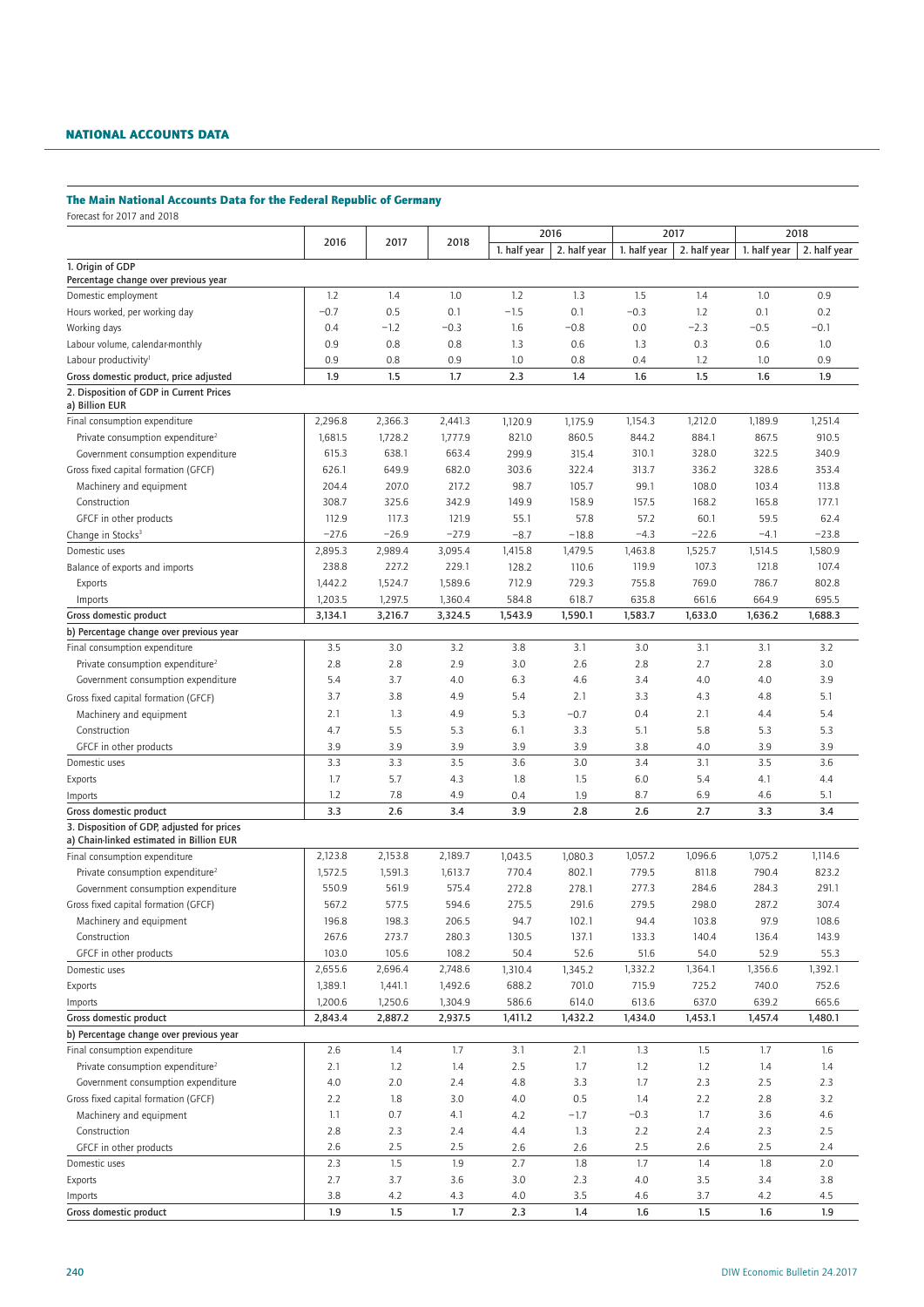### NATIONAL ACCOUNTS DATA

# continued: The Main National Accounts Data for the Federal Republic of Germany

Forecast for 2017 and 2018

|                                                                                                |         |         |         | 2016         |              | 2017         |              | 2018         |              |
|------------------------------------------------------------------------------------------------|---------|---------|---------|--------------|--------------|--------------|--------------|--------------|--------------|
|                                                                                                | 2016    | 2017    | 2018    | 1. half year | 2. half year | 1. half year | 2. half year | 1. half year | 2. half year |
| 4. Price Level of National Expenditure (2010=100)<br>Percentage change over previous year      |         |         |         |              |              |              |              |              |              |
| Private consumption expenditure <sup>2</sup>                                                   | 0.7     | 1.6     | 1.5     | 0.5          | 0.9          | 1.6          | 1.5          | 1.3          | 1.6          |
| Government consumption expenditure                                                             | 1.3     | 1.7     | 1.5     | 1.5          | 1.2          | 1.7          | 1.6          | 1.4          | 1.6          |
| Gross fixed capital formation (GFCF)                                                           | 1.5     | 2.0     | 1.9     | 1.4          | 1.6          | 1.9          | 2.0          | 1.9          | 1.9          |
| Machinery and equipment                                                                        | 1.1     | 0.5     | 0.8     | 1.0          | 1.1          | 0.7          | 0.4          | 0.7          | 0.8          |
| Construction                                                                                   | 1.8     | 3.1     | 2.8     | 1.7          | 2.0          | 2.9          | 3.4          | 2.9          | 2.7          |
| Exports                                                                                        | $-1.0$  | 1.9     | 0.7     | $-1.2$       | $-0.8$       | 1.9          | 1.9          | 0.7          | 0.6          |
|                                                                                                | $-2.5$  | 3.5     | 0.5     | $-3.5$       | $-1.5$       | 4.0          | 3.1          | 0.4          | 0.6          |
| Imports<br>Gross domestic product                                                              | 1.4     | 1.1     | 1.6     | 1.6          | 1.3          | 0.9          | 1.2          | 1.7          | 1.5          |
| 5. Distribution of Income<br>a) Billion EUR                                                    |         |         |         |              |              |              |              |              |              |
| Primary income of private households <sup>2</sup>                                              | 2,188.0 | 2,266.1 | 2,344.6 | 1,076.9      | 1,111.1      | 1,115.9      | 1,150.2      | 1,153.2      | 1,191.4      |
| Employers' social contributions                                                                | 287.3   | 300.9   | 312.6   | 139.0        | 148.3        | 145.8        | 155.2        | 151.4        | 161.3        |
| Gross wages and salaries                                                                       | 1,311.0 | 1,364.7 | 1,417.4 | 624.8        | 686.2        | 651.5        | 713.2        | 676.3        | 741.0        |
| Other primary income of private households <sup>4</sup>                                        | 589.6   | 600.4   | 614.6   | 313.1        | 276.5        | 318.6        | 281.9        | 325.5        | 289.1        |
| Primary income of other institutional sectors                                                  | 458.7   | 453.0   | 468.8   | 216.6        | 242.1        | 210.0        | 243.0        | 219.2        | 249.6        |
| Net national income (primary income)                                                           | 2,646.7 | 2,719.1 | 2,813.4 | 1,293.5      | 1,353.2      | 1,325.9      | 1,393.2      | 1,372.4      | 1,441.0      |
| Consumption of fixed capital                                                                   | 552.0   | 569.2   | 586.1   | 274.4        | 277.7        | 283.1        | 286.2        | 291.3        | 294.8        |
| Gross national income                                                                          | 3,198.7 | 3,288.3 | 3,399.5 | 1,567.9      | 1,630.8      | 1,609.0      | 1,679.3      | 1,663.7      | 1,735.8      |
| Memorandum item:                                                                               |         |         |         |              |              |              |              |              |              |
| Net national income (factor costs)                                                             | 2,339.2 | 2,402.8 | 2,489.1 | 1,141.3      | 1,197.9      | 1,168.8      | 1,234.0      | 1,211.4      | 1,277.7      |
| Property and entrepreneurial income                                                            | 740.8   | 737.2   | 759.1   | 377.5        | 363.3        | 371.5        | 365.7        | 383.7        | 375.4        |
| Compensation of employees                                                                      | 1,598.4 | 1,665.7 | 1,730.0 | 763.8        | 834.6        | 797.3        | 868.3        | 827.7        | 902.3        |
| b) Percentage change over previous year                                                        |         |         |         |              |              |              |              |              |              |
| Primary income of private households <sup>2</sup>                                              | 3.3     | 3.6     | 3.5     | 3.6          | 3.0          | 3.6          | 3.5          | 3.3          | 3.6          |
| Employers' social contributions                                                                | 2.9     | 4.7     | 3.9     | 2.8          | 3.0          | 4.9          | 4.6          | 3.8          | 3.9          |
|                                                                                                |         |         |         |              |              |              |              |              | 3.9          |
| Gross wages and salaries                                                                       | 4.0     | 4.1     | 3.9     | 4.0          | 4.0          | 4.3          | 3.9          | 3.8          |              |
| Other primary income of private households <sup>4</sup>                                        | 2.1     | 1.8     | 2.4     | 3.3          | 0.8          | 1.7          | 1.9          | 2.2          | 2.6          |
| Primary income of other institutional sectors                                                  | 2.9     | $-1.2$  | 3.5     | 7.7          | $-1.0$       | $-3.0$       | 0.4          | 4.4          | 2.7          |
| Net national income (primary income)                                                           | 3.3     | 2.7     | 3.5     | 4.3          | 2.3          | 2.5          | 3.0          | 3.5          | 3.4          |
| Consumption of fixed capital                                                                   | 3.0     | 3.1     | 3.0     | 2.9          | 3.1          | 3.2          | 3.1          | 2.9          | 3.0          |
| Gross national income                                                                          | 3.2     | 2.8     | 3.4     | 4.1          | 2.4          | 2.6          | 3.0          | 3.4          | 3.4          |
| Memorandum item:                                                                               |         |         |         |              |              |              |              |              |              |
| Net national income (factor costs)                                                             | 3.4     | 2.7     | 3.6     | 4.3          | 2.5          | 2.4          | 3.0          | 3.6          | 3.5          |
| Property and entrepreneurial income                                                            | 2.4     | $-0.5$  | 3.0     | 5.4          | $-0.5$       | $-1.6$       | 0.6          | 3.3          | 2.7          |
| Compensation of employees<br>6. Income and Expenditure of Private Households<br>a) Billion EUR | 3.8     | 4.2     | 3.9     | 3.8          | 3.8          | 4.4          | 4.0          | 3.8          | 3.9          |
| Mass income                                                                                    | 1,296.3 | 1,343.3 | 1,386.9 | 622.6        | 673.7        | 647.7        | 695.6        | 668.4        | 718.5        |
| Net wages and salaries                                                                         | 868.7   | 900.4   | 933.6   | 409.9        | 458.9        | 425.9        | 474.5        | 441.5        | 492.1        |
| Social benefits                                                                                | 542.4   | 561.5   | 576.4   | 269.5        | 272.8        | 280.6        | 280.9        | 287.9        | 288.4        |
| less levies on social benefits                                                                 | 114.8   | 118.7   | 123.0   | 56.8         | 58.0         | 58.9         | 59.8         | 61.0         | 62.0         |
| Other primary income <sup>4</sup>                                                              | 589.6   | 600.4   | 614.6   | 313.1        | 276.5        | 318.6        | 281.9        | 325.5        | 289.1        |
| Other transfers received (net) <sup>5</sup>                                                    | $-72.0$ | $-76.0$ | $-79.1$ | $-35.5$      | $-36.6$      | $-37.7$      | $-38.3$      | $-39.3$      | $-39.9$      |
| Disposible income                                                                              | 1,813.9 | 1,867.7 | 1,922.4 | 900.2        | 913.7        | 928.6        | 939.1        | 954.6        | 967.7        |
| Memorandum item:                                                                               |         |         |         |              |              |              |              |              |              |
| Adjustment for the change in net equity                                                        | 48.5    | 49.0    | 49.4    | 24.0         | 24.5         | 24.2         | 24.7         | 24.5         | 24.9         |
| of households in pension funds reserves                                                        |         |         |         |              |              |              |              |              |              |
| Private consumption expenditure                                                                | 1,681.5 | 1,728.2 | 1,777.9 | 821.0        | 860.5        | 844.2        | 884.1        | 867.5        | 910.5        |
| Saving                                                                                         | 180.9   | 188.4   | 193.8   | 103.2        | 77.7         | 108.6        | 79.8         | 111.6        | 82.2         |
| Saving ratio in percent <sup>6</sup>                                                           | 9.7     | 9.8     | 9.8     | 11.2         | 8.3          | 11.4         | 8.3          | 11.4         | 8.3          |
| b) Percentage change over previous year                                                        |         |         |         |              |              |              |              |              |              |
| Mass income                                                                                    | 3.5     | 3.6     | 3.2     | 3.4          | 3.6          | 4.0          | 3.2          | 3.2          | 3.3          |
| Net wages and salaries                                                                         | 3.8     | 3.6     | 3.7     | 4.1          | 3.6          | 3.9          | 3.4          | 3.7          | 3.7          |
| Social benefits                                                                                | 3.1     | 3.5     | 2.6     | 2.4          | 3.8          | 4.1          | 3.0          | 2.6          | 2.7          |
| less levies on social benefits                                                                 | 3.9     | 3.4     | 3.7     | 3.2          | 4.5          | 3.6          | 3.2          | 3.6          | 3.7          |
| Other primary income <sup>4</sup>                                                              | 2.1     | 1.8     | 2.4     | 3.3          | 0.8          | 1.7          | 1.9          | 2.2          | 2.6          |
| Disposible income                                                                              | 2.9     | 3.0     | 2.9     | 3.1          | 2.7          | 3.2          | 2.8          | 2.8          | 3.0          |
| Private consumption expenditure                                                                | 2.8     | 2.8     | 2.9     | 3.0          | 2.6          | 2.8          | 2.7          | 2.8          | 3.0          |
|                                                                                                | 3.2     | 4.1     | 2.9     | 3.5          | 2.9          | 5.2          | 2.7          | 2.8          | 3.0          |
| Saving                                                                                         |         |         |         |              |              |              |              |              |              |